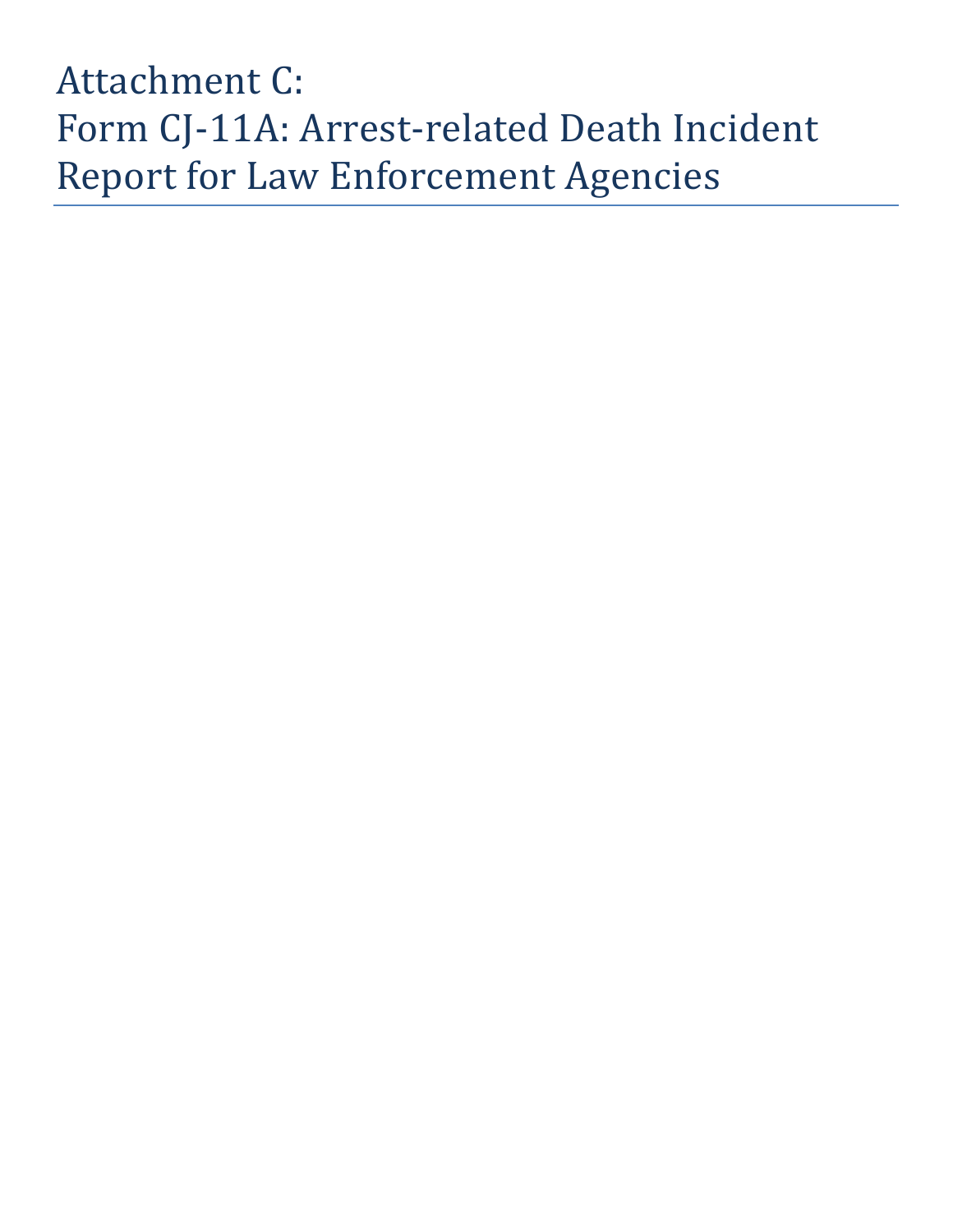### **Arrest-related Deaths Program—2015 Pilot Study**

The Death in Custody Reporting Act (DICRA) of 2013 (P.L. 113-242) requires any state receiving funds from the Department of Justice to report information on a quarterly basis regarding the death of any person who is detained, under arrest, or in the process of being arrested, en route to be incarcerated, or incarcerated.

In response to these reporting requirements, BJS is conducting a pilot study to determine the most efficient and comprehensive means of identifying arrest-delated deaths and collecting information about individuals who die in the custody of law enforcement and the circumstances surrounding those deaths. Through review of open sources, including news outlets, official agency documents, and other publicly-available information, BJS has compiled a preliminary list of arrest-related deaths that occurred between June 1 and August 31, 2015.

BJS is now conducting a survey of law enforcement agencies and medical examiner/ coroner's offices with jurisdiction in one or more of the deaths identified through open source review. The survey is designed to (1) confirm whether the incident meets the definition of an arrest-related death and other inclusionary criteria, (2) identify any additional arrestrelated deaths that BJS did not identify during its open source review, and (3) for all identified arrest-related deaths, collect additional information about the decedent and the circumstances surrounding the incident.

For the purposes of the ARD program, a death is "arrest-related" when the event causing the death (e.g., gunshot wound, self-inflicted injury, cardiac arrest, fall from a height, drowning, etc.) occurs during an interaction with state or local law enforcement personnel. Please exclude any deaths that occurred while the decedent was incarcerated in a jail or prison, or any deaths where the decedent was in the custody of federal or tribal law enforcement agencies.

Deaths reportable to the ARD program include:

- All deaths attributed to **any use of force** by law enforcement personnel (e.g., officer-involved shootings, accidental deaths caused by weapons or tactics)
- Any death that occurs while the decedent's freedom to leave is restricted by state or local law enforcement **prior to, during, or following an arrest:**
	- o While detained for questioning or investigation (i.e., Terry stop)
	- $\circ$  During the process of apprehension (i.e., pursuit of criminal suspect, standoff with law enforcement)
	- o While in the custody of, or shortly after restraint by, law enforcement (even if the decedent was not formally under arrest)
	- o During transport to or from law enforcement or medical facilities
- While confined in lockups or booking centers (i.e., facilities from which arrestees are usually transferred within 72 hours and not held beyond arraignment)
- Any death that occurs during an interaction with law enforcement personnel during **response to medical or mental health assistance** (e.g., response to suicidal persons).

Form CJ-11, *Arrest-Related Deaths Quarterly Summary*, identifies each arrest-related death occurring in your jurisdiction from June 1, 2015 through August 31, 2015. Form CJ-11A, *Arrest-Related Death Incident Report*, collects information on decedent characteristics and circumstances surrounding the death for each arrest-related death identified on Form CJ-11*, Arrest-Related Deaths Quarterly Summary*.

If you have any questions about this form or the Arrest-related Deaths Program – 2015 Pilot Study, please contact:

| <b>Michael Planty</b>               | OR | <b>Duren Banks</b>       |
|-------------------------------------|----|--------------------------|
| Victimization Unit Chief            |    | ARD Program Manager      |
| <b>Bureau of Justice Statistics</b> |    | <b>RTI International</b> |
| (202) 514-9746                      |    | (919) 541-8026           |
| Michael.Planty@usdoj.gov            |    | durenbanks@rti.org       |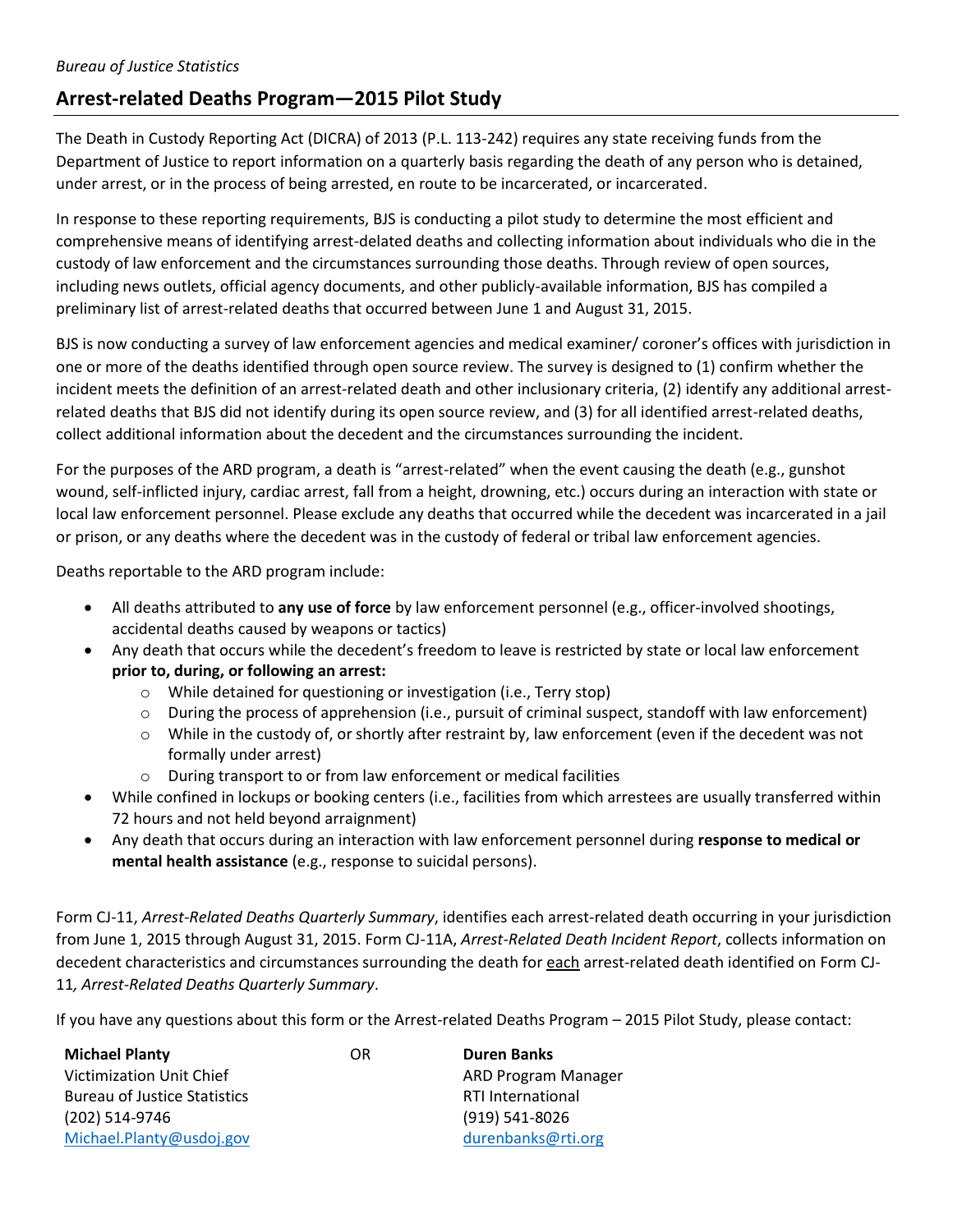## **Arrest-related Deaths Program—2015 Pilot Study**

| <b>FORM CJ-11A</b>                                                                                                                                                                                |    |                                                                                                                                                                                                                                                                                                                                                                                        | <b>Arrest-Related Death Incident Report</b>                                                                     |
|---------------------------------------------------------------------------------------------------------------------------------------------------------------------------------------------------|----|----------------------------------------------------------------------------------------------------------------------------------------------------------------------------------------------------------------------------------------------------------------------------------------------------------------------------------------------------------------------------------------|-----------------------------------------------------------------------------------------------------------------|
| Decedent name (Last, First, Middle Initial)<br>Doe, John A.                                                                                                                                       |    | Date of Death<br>June 2, 2015                                                                                                                                                                                                                                                                                                                                                          | Time of Death<br>2:20 PM                                                                                        |
| 1. Where did the event causing the death occur?<br><b>Street Address:</b>                                                                                                                         | 7. | What was the reason for the initial contact<br>personnel? (Mark only one)                                                                                                                                                                                                                                                                                                              | between the decedent and law enforcement                                                                        |
| City, State, Zip:                                                                                                                                                                                 |    |                                                                                                                                                                                                                                                                                                                                                                                        | Civilian request for response to criminal or<br>suspicious activity, specify reason for request:                |
| What location category best describes where the<br>2.<br>event causing the death occurred? (Mark only one)<br>Residence/home                                                                      |    |                                                                                                                                                                                                                                                                                                                                                                                        | Civilian request for medical, mental health, or<br>welfare assistance, specify reason for request:              |
| Law enforcement facility<br>Ц<br>Business, specify type:<br>ப                                                                                                                                     |    | ◻<br>specify observed behavior:                                                                                                                                                                                                                                                                                                                                                        | Routine patrol/on-view (other than traffic stop),                                                               |
| Roadway/highway/street/sidewalk<br>ப                                                                                                                                                              |    |                                                                                                                                                                                                                                                                                                                                                                                        | Traffic/vehicle stop, specify reason for stop:                                                                  |
| Parking lot/garage<br>ப<br>Field/woods/lake/waterway/beach                                                                                                                                        |    | Warrant service, specify charge:                                                                                                                                                                                                                                                                                                                                                       |                                                                                                                 |
| Other, specify:                                                                                                                                                                                   |    |                                                                                                                                                                                                                                                                                                                                                                                        | Other reason for contact, specify reason:                                                                       |
| What was the decedent's sex?<br>3.                                                                                                                                                                |    | Unknown<br>ப                                                                                                                                                                                                                                                                                                                                                                           |                                                                                                                 |
| Male<br>П<br>Female                                                                                                                                                                               |    | death?                                                                                                                                                                                                                                                                                                                                                                                 | 8. Did the deceased commit or allegedly commit any<br>criminal events in the events leading up to the           |
| What was the decedent's date of birth (DOB)?<br>4.<br>_ or age at death if DOB unknown                                                                                                            |    | $\Box$ Yes                                                                                                                                                                                                                                                                                                                                                                             | No - medical/mental health assistance call                                                                      |
| What was the decedent's ethnic origin? (Mark only<br>5.<br>one)                                                                                                                                   |    | No-other; specify:<br>ப                                                                                                                                                                                                                                                                                                                                                                |                                                                                                                 |
| $\Box$ Hispanic or Latino<br>Not Hispanic or Latino<br>Unknown<br>ப                                                                                                                               | 9. | committed by the deceased?                                                                                                                                                                                                                                                                                                                                                             | What were the most serious reported offenses                                                                    |
| What was the decedent's race? (Mark all that<br>6.                                                                                                                                                |    |                                                                                                                                                                                                                                                                                                                                                                                        |                                                                                                                 |
| apply)<br>American Indian or Alaska Native<br>Asian<br>$\mathsf{L}$<br><b>Black or African American</b><br>ΙI<br>Native Hawaiian or Other Pacific Islander<br>White<br>Other<br>ப<br>п<br>Unknown |    | (Mark all that apply)<br>Barricade self or initiate standoff<br>$\mathbf{L}$<br>$\Box$ Verbally threaten other(s)<br>$\Box$ Resist being handcuffed or arrested<br>$\Box$ Attempt to escape/flee from custody<br>$\Box$ Attempt to physically assault officer(s)<br>Gain possession of officer's weapon<br>$\Box$<br>Escape/flee from custody<br>$\Box$<br>None of the above<br>$\Box$ | 10. At any time during the incident, did the decedent:<br>$\Box$ Attempt to gain possession of officer's weapon |

Unknown